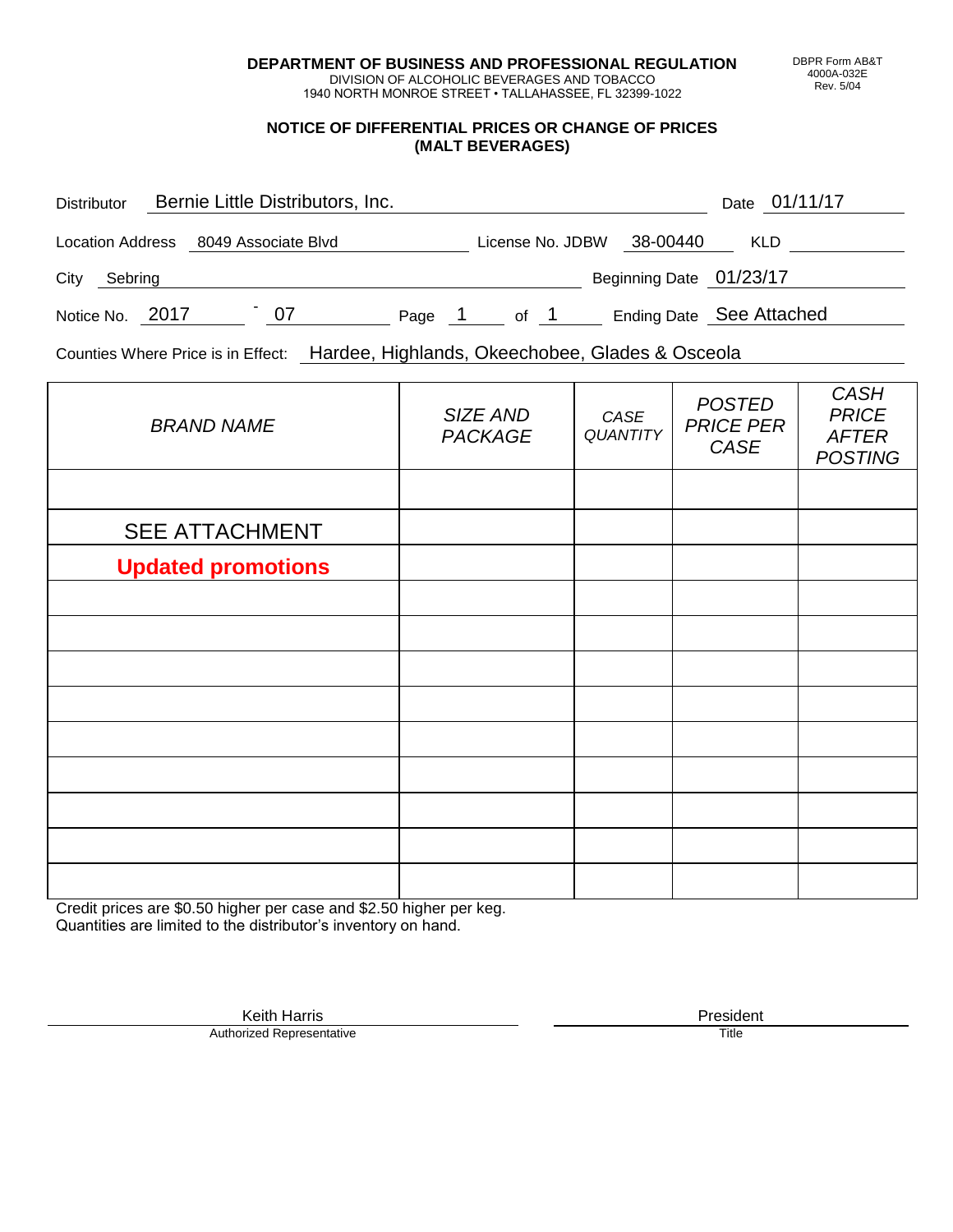## **Bernie Little Distributors, Inc. Price Promotions - 1st Quarter 2017 Updates from 2017-06 made in red Sebring - Hardee, Highlands, Okeechobee, Glades & Osceola**

|                                                                 |                         |          |          | Posted  | Frontline |        |          |         |
|-----------------------------------------------------------------|-------------------------|----------|----------|---------|-----------|--------|----------|---------|
| <b>Brands</b>                                                   | Package                 | Start    | Stop     | Price   | Price     | Qty    | Premise  | Comment |
| Bud, Bud Lt                                                     | 24/8oz Can              | 01/02/17 | 02/11/17 | \$12.30 | \$13.25   | $5-19$ | Off      |         |
| Bud, Bud Lt                                                     | 24/8oz Can              | 01/02/17 | 02/11/17 | \$11.40 | \$13.25   | $20+$  | Off      |         |
|                                                                 |                         |          |          |         |           |        |          |         |
| Bud & Bud Lt                                                    | 24/8oz Can 2/12         | 01/02/17 | 02/11/17 | \$13.10 | \$13.60   | $5-19$ | Off      |         |
| Bud & Bud Lt                                                    | 24/8oz Can 2/12         | 01/02/17 | 02/11/17 | \$12.20 | \$13.60   | $20+$  | Off      |         |
| Michelob Ultra                                                  | 24/8oz Can 2/12         | 01/02/17 | 02/11/17 | \$13.50 | \$14.45   | $5-19$ | Off      |         |
| Michelob Ultra                                                  | 24/8oz Can 2/12         | 01/02/17 | 02/11/17 | \$12.20 | \$14.45   | $20+$  | Off      |         |
|                                                                 |                         |          |          |         |           |        |          |         |
| Michelob Ultra                                                  | 24/8oz Can              | 01/02/17 | 02/11/17 | \$12.70 | \$14.35   | $5-19$ | Off      |         |
| Michelob Ultra                                                  | 24/8oz Can              | 01/02/17 | 02/11/17 | \$11.40 | \$14.35   | $20+$  | Off      |         |
| Brands & Packages above may be mixed and matched to achieve qty |                         |          |          |         |           |        |          |         |
|                                                                 |                         |          |          |         |           |        |          |         |
| Bud, Bud Lt                                                     | 24/8oz Can              | 02/13/17 | 03/11/17 | \$12.30 | \$13.25   | $5-19$ | Off      |         |
| Bud, Bud Lt                                                     | 24/8oz Can              | 02/13/17 | 03/11/17 | \$11.40 | \$13.25   | $20+$  | Off      |         |
|                                                                 |                         |          |          |         |           | $5-9$  |          |         |
| Bud & Bud Lt                                                    | 24/8oz Can 2/12         | 02/13/17 | 03/11/17 | \$13.10 | \$13.60   |        | Off      |         |
| Bud & Bud Lt                                                    | 24/8oz Can 2/12         | 02/13/17 | 03/11/17 | \$11.70 | \$13.60   | $10+$  | Off      |         |
| Michelob Ultra                                                  | 24/8oz Can 2/12         | 02/13/17 | 03/11/17 | \$13.50 | \$14.45   | $5-9$  | Off      |         |
| Michelob Ultra                                                  | 24/8oz Can 2/12         | 02/13/17 | 03/11/17 | \$11.70 | \$14.45   | $10+$  | Off      |         |
|                                                                 |                         |          |          |         |           |        |          |         |
| Michelob Ultra                                                  | 24/8oz Can              | 02/13/17 | 03/11/17 | \$12.70 | \$14.35   | $5-19$ | Off      |         |
| Michelob Ultra                                                  | 24/8oz Can              | 02/13/17 | 03/11/17 | \$11.40 | \$14.35   | $20+$  | Off      |         |
| Brands & Packages above may be mixed and matched to achieve qty |                         |          |          |         |           |        |          |         |
|                                                                 |                         |          |          |         |           |        |          |         |
| Bud, Bud Lt                                                     | 24/8oz Can              | 03/13/17 | 04/01/17 | \$12.30 | \$13.25   | $5-19$ | Off      |         |
| Bud, Bud Lt                                                     | 24/8oz Can              | 03/13/17 | 04/01/17 | \$11.40 | \$13.25   | $20+$  | Off      |         |
|                                                                 |                         |          |          |         |           |        |          |         |
| Bud & Bud Lt                                                    | 24/8oz Can 2/12         | 03/13/17 | 04/01/17 | \$13.10 | \$13.60   | $5-19$ | Off      |         |
| Bud & Bud Lt                                                    | 24/8oz Can 2/12         | 03/13/17 | 04/01/17 | \$12.20 | \$13.60   | $20+$  | Off      |         |
| Michelob Ultra                                                  | 24/8oz Can 2/12         | 03/13/17 | 04/01/17 | \$13.50 | \$14.45   | $5-19$ | Off      |         |
|                                                                 |                         |          |          |         |           |        |          |         |
| Michelob Ultra                                                  | 24/8oz Can 2/12         | 03/13/17 | 04/01/17 | \$12.20 | \$14.45   | $20+$  | Off      |         |
| Michelob Ultra                                                  | 24/8oz Can              | 03/13/17 | 04/01/17 | \$12.70 | \$14.35   | $5-19$ | Off      |         |
| Michelob Ultra                                                  | 24/8oz Can              | 03/13/17 | 04/01/17 | \$11.40 | \$14.35   | $20+$  | Off      |         |
| Brands & Packages above may be mixed and matched to achieve qty |                         |          |          |         |           |        |          |         |
|                                                                 |                         |          |          |         |           |        |          |         |
|                                                                 |                         |          |          |         |           |        |          |         |
| Bud, Bud Lt, Select, Select 55                                  | 24/12oz Can/LNR 4/6     | 01/02/17 | 01/14/17 | \$21.60 | \$23.80   | $10+$  | Off      |         |
| Mich, Mich Lt, AmberBock, Ultra, Ultra Lime, Ultra              |                         |          |          |         |           |        |          |         |
| Amber                                                           | 24/12oz LNNR 4/6        | 01/02/17 | 01/14/17 | \$21.60 | \$24.55   | $10+$  | Off      |         |
| Brands & Packages above may be mixed and matched to achieve qty |                         |          |          |         |           |        |          |         |
|                                                                 |                         |          |          |         |           |        |          |         |
| Bud, Bud Lt, Select, Select 55                                  | 24/12oz Can/LNR 4/6     | 01/16/17 | 04/01/17 | \$21.60 | \$23.80   | $10+$  | Off      |         |
| Mich, Mich Lt, AmberBock                                        | 24/12oz LNNR 4/6        | 01/16/17 | 04/01/17 | \$21.60 | \$24.55   | $10+$  | Off      |         |
|                                                                 |                         |          |          |         |           |        |          |         |
| LandShark                                                       | 24/12oz LNNR 4/6        | 01/16/17 | 04/01/17 | \$21.60 | \$24.55   | 10-111 | Off      |         |
| LandShark                                                       | 24/12oz LNNR 4/6        | 01/16/17 | 04/01/17 | \$20.25 | \$24.55   | $112+$ | Off      |         |
| Brands & Packages above may be mixed and matched to achieve qty |                         |          |          |         |           |        |          |         |
|                                                                 |                         |          |          |         |           |        |          |         |
| Bud, Bud Lt                                                     | 24/16oz Can 6/4         | 01/02/17 | 04/01/17 | \$22.65 | \$25.65   | $5+$   | On & Off |         |
| Brands & Packages above may be mixed and matched to achieve qty |                         |          |          |         |           |        |          |         |
|                                                                 |                         |          |          |         |           |        |          |         |
| Bud, Bud Lt                                                     | 24/16oz Can             | 01/02/17 | 04/01/17 | \$20.90 | \$27.60   | $30+$  | Off      |         |
|                                                                 |                         |          |          |         |           |        |          |         |
| Brands & Packages above may be mixed and matched to achieve qty |                         |          |          |         |           |        |          |         |
|                                                                 |                         |          |          |         |           |        |          |         |
| Bud, Bud Lt, Select & Select 55                                 | 18pk/12oz Can & LNNR    | 01/02/17 | 04/01/17 | \$14.80 | \$16.90   | $20+$  | Off      |         |
| Brands & Packages above may be mixed and matched to achieve qty |                         |          |          |         |           |        |          |         |
|                                                                 | 24/12oz LNNR 2/12       |          |          |         |           |        |          |         |
| Bud, Bud Lt, Select & Select 55                                 |                         | 01/02/17 | 04/01/17 | \$21.55 | \$22.50   | $10+$  | On       |         |
| Brands & Packages above may be mixed and matched to achieve qty |                         |          |          |         |           |        |          |         |
|                                                                 |                         |          |          |         |           |        |          |         |
| Bud, Bud Lt, Select & Select 55                                 | 24/12oz Can & LNNR 2/12 | 01/02/17 | 01/25/17 | \$21.55 | \$22.50   | $10+$  | Off      |         |
| Brands & Packages above may be mixed and matched to achieve qty |                         |          |          |         |           |        |          |         |
| Bud, Bud Lt, Select & Select 55                                 | 24/12oz Can & LNNR 2/12 |          |          |         |           | 10-49  | Off      |         |
|                                                                 |                         | 01/26/17 | 02/04/17 | \$21.55 | \$22.50   |        |          |         |
| Bud, Bud Lt, Select & Select 55                                 | 24/12oz Can & LNNR 2/12 | 01/26/17 | 02/04/17 | \$17.80 | \$22.50   | $50+$  | Off      |         |
|                                                                 |                         |          |          |         |           |        |          |         |
| BL Lime, Platinum & Bud Black Crown                             | 24/12oz Can & LNNR 2/12 | 01/26/17 | 02/04/17 | \$23.15 | \$24.10   | $1-49$ | Off      |         |
| BL Lime, Platinum & Bud Black Crown                             | 24/12oz Can & LNNR 2/12 | 01/26/17 | 02/04/17 | \$17.80 | \$24.10   | $50+$  | Off      |         |
| Brands & Packages above may be mixed and matched to achieve qty |                         |          |          |         |           |        |          |         |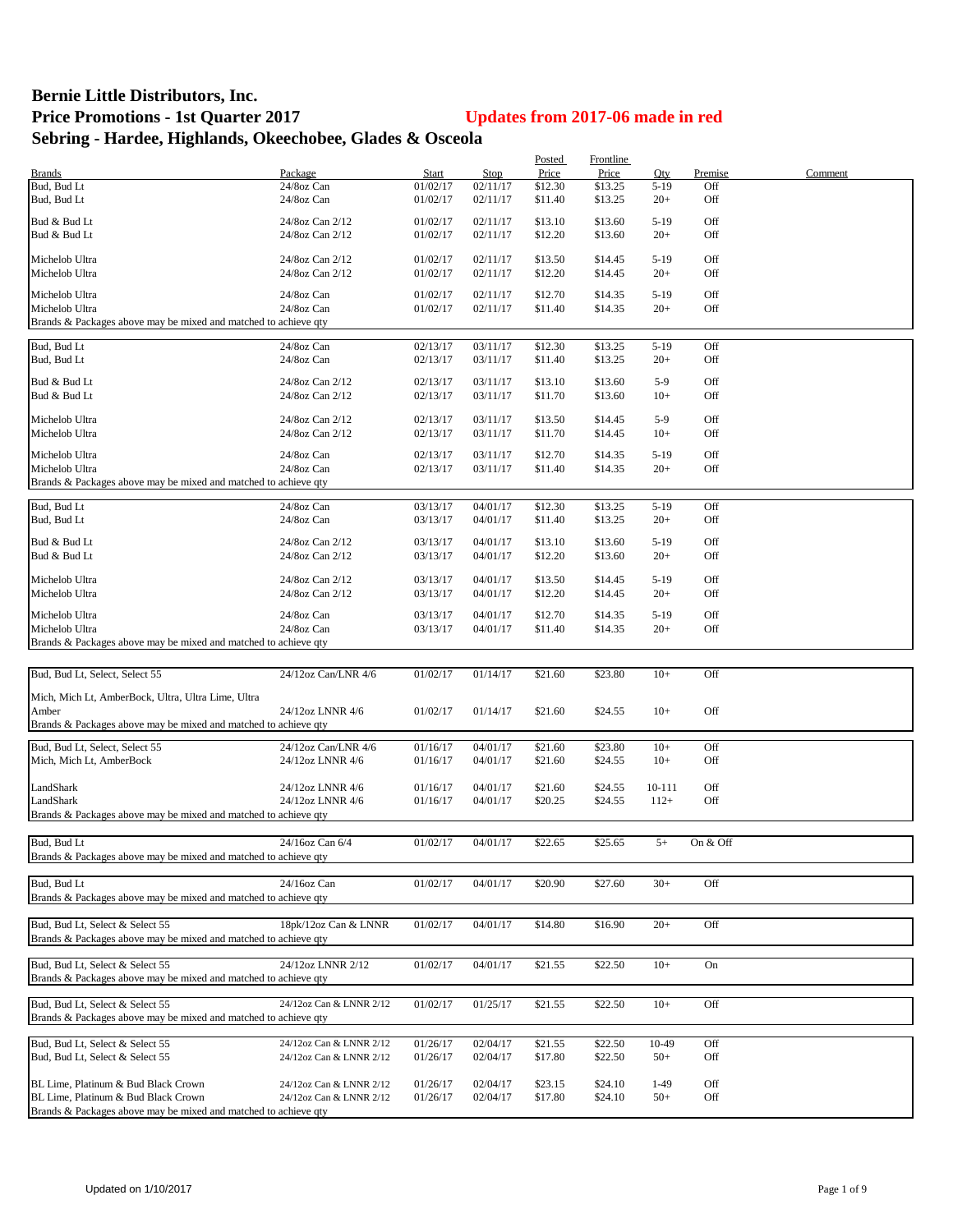|                                                                                                                        |                                        |                          |                         | Posted             | <b>Frontline</b>   |                |                |                 |
|------------------------------------------------------------------------------------------------------------------------|----------------------------------------|--------------------------|-------------------------|--------------------|--------------------|----------------|----------------|-----------------|
| <b>Brands</b><br>Bud, Bud Lt, Select & Select 55                                                                       | Package<br>24/12oz Can & LNNR 2/12     | <b>Start</b><br>02/06/17 | <b>Stop</b><br>04/01/17 | Price<br>\$21.55   | Price<br>\$22.50   | Qty<br>$10+$   | Premise<br>Off | Comment         |
| Brands & Packages above may be mixed and matched to achieve qty                                                        |                                        |                          |                         |                    |                    |                |                |                 |
|                                                                                                                        |                                        |                          |                         |                    |                    |                |                |                 |
| Bud, Bud Lt, Select & Select 55<br>Bud, Bud Lt, Select & Select 55                                                     | 24/12oz Can<br>$24/12$ oz Can          | 01/02/17<br>01/02/17     | 04/01/17<br>04/01/17    | \$20.75<br>\$19.75 | \$22.60<br>\$22.60 | 10-44<br>$45+$ | Off<br>Off     |                 |
|                                                                                                                        |                                        |                          |                         |                    |                    |                |                |                 |
| Bud, Bud Lt,<br>Bud, Bud Lt,                                                                                           | 24/12oz LNNR<br>24/12oz LNNR           | 01/02/17<br>01/02/17     | 04/01/17<br>04/01/17    | \$20.75<br>\$19.75 | \$22.60<br>\$22.60 | 10-44<br>$45+$ | Off<br>Off     |                 |
|                                                                                                                        |                                        |                          |                         |                    |                    |                |                |                 |
| <b>Bud Light Lime</b>                                                                                                  | 24/12oz LNNR/Can                       | 01/02/17                 | 04/01/17                | \$22.20            | \$24.10            | 10-44          | Off            |                 |
| <b>Bud Light Lime</b>                                                                                                  | 24/12oz LNNR/Can                       | 01/02/17                 | 04/01/17                | \$19.75            | \$24.10            | $45+$          | Off            |                 |
| Michelob Ultra                                                                                                         | 24/12oz Can & LNNR                     | 01/02/17                 | 04/01/17                | \$22.20            | \$24.10            | 10-44          | Off            |                 |
| Michelob Ultra                                                                                                         | 24/12oz Can & LNNR                     | 01/02/17                 | 04/01/17                | \$20.70            | \$24.10            | $45+$          | Off            |                 |
| Brands & Packages above may be mixed and matched to achieve qty                                                        |                                        |                          |                         |                    |                    |                |                |                 |
| Bud, Bud Lt                                                                                                            | 3/8/16oz Can                           | 01/02/17                 | 01/28/17                | \$19.45            | \$25.20            | $25+$          | Off            |                 |
| Michelob Ultra                                                                                                         | 3/8/16oz Can                           | 01/02/17                 | 01/28/17                | \$19.45            | \$27.10            | $25+$          | Off            |                 |
| Brands & Packages above may be mixed and matched to achieve qty                                                        |                                        |                          |                         |                    |                    |                |                |                 |
| Bud, Bud Lt                                                                                                            | 24/16oz CALNR                          | 01/02/17                 | 04/01/17                | \$24.85            | \$28.50            | $98+$          | Off            |                 |
| Brands & Packages above may be mixed and matched to achieve qty                                                        |                                        |                          |                         |                    |                    |                |                |                 |
| Bud, Bud Lt                                                                                                            | 20/16oz CALNR                          | 01/02/17                 | 02/04/17                | \$17.95            | \$23.00            | 33-131         | Off            |                 |
| Bud, Bud Lt                                                                                                            | 20/16oz CALNR                          | 01/02/17                 | 02/04/17                | \$17.45            | \$23.00            | $132+$         | Off            |                 |
|                                                                                                                        |                                        |                          |                         |                    |                    |                |                |                 |
| Bud, Bud Lt<br>Bud, Bud Lt                                                                                             | 20/16oz CALNR<br>20/16oz CALNR         | 02/06/17                 | 04/01/17<br>04/01/17    | \$19.75<br>\$17.95 | \$23.00<br>\$23.00 | $1 - 32$       | Off            |                 |
| Brands & Packages above may be mixed and matched to achieve qty                                                        |                                        | 02/06/17                 |                         |                    |                    | $33+$          | Off            |                 |
|                                                                                                                        |                                        |                          |                         |                    |                    |                |                |                 |
| Bud, Bud Lt                                                                                                            | 15/16oz ALNR/CALNR                     | 01/02/17                 | 04/01/17                | \$13.90            | \$17.25            | $15+$          | Off            |                 |
| Brands & Packages above may be mixed and matched to achieve qty                                                        |                                        |                          |                         |                    |                    |                |                |                 |
| Bud, Bud Lt                                                                                                            | 15/16oz ALNR/CALNR                     | 01/02/17                 | 04/01/17                | \$13.80            | \$17.25            | $50+$          | On             |                 |
| Brands & Packages above may be mixed and matched to achieve qty                                                        |                                        |                          |                         |                    |                    |                |                |                 |
| Bud, Bud Light, Select                                                                                                 | 24/16oz ALNR/CALNR                     | 01/02/17                 | 04/01/17                | \$21.55            | \$28.50            | $144+$         | On             |                 |
| Brands & Packages above may be mixed and matched to achieve qty                                                        |                                        |                          |                         |                    |                    |                |                |                 |
| Oculto                                                                                                                 | 24/12oz LNNR 2/12                      | 01/02/17                 | 04/01/17                | \$26.65            | \$29.90            | $20+$          | Off            |                 |
| <b>BLL Mix a Rita</b>                                                                                                  | 18/8oz Can Loose                       | 01/02/17                 | 04/01/17                | \$16.55            | \$18.05            | $5+$           | Off            |                 |
|                                                                                                                        |                                        |                          |                         |                    |                    |                |                |                 |
| <b>BLL Mix a Rita</b>                                                                                                  | 24/8oz Can Loose                       | 01/02/17                 | 04/01/17                | \$22.05            | \$24.10            | $5 - 62$       | Off            |                 |
| <b>BLL Mix a Rita</b>                                                                                                  | 24/8oz Can Loose                       | 01/02/17                 | 04/01/17                | \$21.05            | \$24.10            | $63+$          | Off            |                 |
| BL Lime, Platinum, Black Crown, Mich Lt & Ultra                                                                        | 18/12oz LNNR/Cans                      | 01/02/17                 | 04/01/17                | \$16.95            | \$18.45            | $5 - 59$       | Off            |                 |
| BL Lime, Platinum, Black Crown, Mich Lt & Ultra                                                                        | 18/12oz LNNR/Cans                      | 01/02/17                 | 04/01/17                | \$15.85            | \$18.45            | $60+$          | Off            |                 |
| Brands & Packages above may be mixed and matched to achieve qty                                                        |                                        |                          |                         |                    |                    |                |                |                 |
| Best Damn Root Beer & Cherry Cola                                                                                      | 24/12oz LNNR 4/6                       | 03/06/17                 | 03/12/17                | \$19.20            | \$30.70            | $15+$          | Off            | <b>CANCELED</b> |
|                                                                                                                        |                                        |                          |                         |                    |                    |                |                |                 |
| Michelob Ultra                                                                                                         | 24/16oz CALNR                          | 01/02/17                 | 04/01/17                | \$35.85            | \$37.25            | $5+$           | On & Off       |                 |
| Mich, Mic Lt, Ultra, Ultra Amber, Amberbock & Ultra                                                                    |                                        |                          |                         |                    |                    |                |                |                 |
| Lime Cactus                                                                                                            | 24/12oz Can/LNNR 2/12                  | 01/02/17                 | 04/01/17                | \$23.90            | \$24.85            | $5+$           | Off            |                 |
| Michelob Ultra<br>Brands & Packages above may be mixed and matched to achieve qty                                      | 24/16oz CALNR 3/8                      | 01/02/17                 | 04/01/17                | \$35.85            | \$37.25            | $5+$           | Off            |                 |
|                                                                                                                        |                                        |                          |                         |                    |                    |                |                |                 |
| BL Lime, Platinum, Black Crown & Landshark<br>BL Lime, Platinum & Landshark                                            | 24/12oz LNNR 2/12<br>24/12oz Cans 2/12 | 01/02/17<br>01/02/17     | 04/01/17<br>04/01/17    | \$20.45<br>\$20.45 | \$24.10<br>\$24.10 | $10+$<br>$10+$ | On<br>On       |                 |
| Brands & Packages above may be mixed and matched to achieve qty                                                        |                                        |                          |                         |                    |                    |                |                |                 |
| BL Lime, Platinum & Black Crown                                                                                        | 24/12oz Cans/LNNR 2/12                 | 01/02/17                 | 01/25/17                | \$23.15            | \$24.10            | $1+$           | Off            |                 |
|                                                                                                                        |                                        |                          |                         |                    |                    |                |                |                 |
| BLL Rita Family (Lime, Straw, Mango, Raz, Seasonal)                                                                    | 24/8oz Can 2/12                        | 01/02/17                 | 01/25/17                | \$23.15            | \$24.10            | $1-6$          | Off            |                 |
| BLL Rita Family (Lime, Straw, Mango, Raz, Seasonal)<br>Brands & Packages above may be mixed and matched to achieve qty | 24/8oz Can 2/12                        | 01/02/17                 | 01/25/17                | \$21.30            | \$24.10            | $7+$           | Off            |                 |
|                                                                                                                        |                                        | 01/26/17                 | 02/04/17                |                    |                    | $1-6$          | Off            |                 |
| BLL Rita Family (Lime, Straw, Mango, Raz, Seasonal)<br>BLL Rita Family (Lime, Straw, Mango, Raz, Seasonal)             | 24/8oz Can 2/12<br>24/8oz Can 2/12     | 01/26/17                 | 02/04/17                | \$23.15<br>\$21.30 | \$24.10<br>\$24.10 | $7+$           | Off            |                 |
| Brands & Packages above may be mixed and matched to achieve qty                                                        |                                        |                          |                         |                    |                    |                |                |                 |
| BL Lime, Platinum & Black Crown                                                                                        | 24/12oz Cans/LNNR 2/12                 | 02/06/17                 | 04/01/17                | \$23.15            | \$24.10            | $1+$           | Off            |                 |
|                                                                                                                        |                                        |                          |                         |                    |                    |                |                |                 |
| BLL Rita Family (Lime, Straw, Mango, Raz, Seasonal)<br>BLL Rita Family (Lime, Straw, Mango, Raz, Seasonal)             | 24/8oz Can 2/12<br>24/8oz Can 2/12     | 02/06/17                 | 04/01/17                | \$23.15            | \$24.10            | $1-6$          | Off            |                 |
| Brands & Packages above may be mixed and matched to achieve qty                                                        |                                        | 02/06/17                 | 04/01/17                | \$21.30            | \$24.10            | $7+$           | Off            |                 |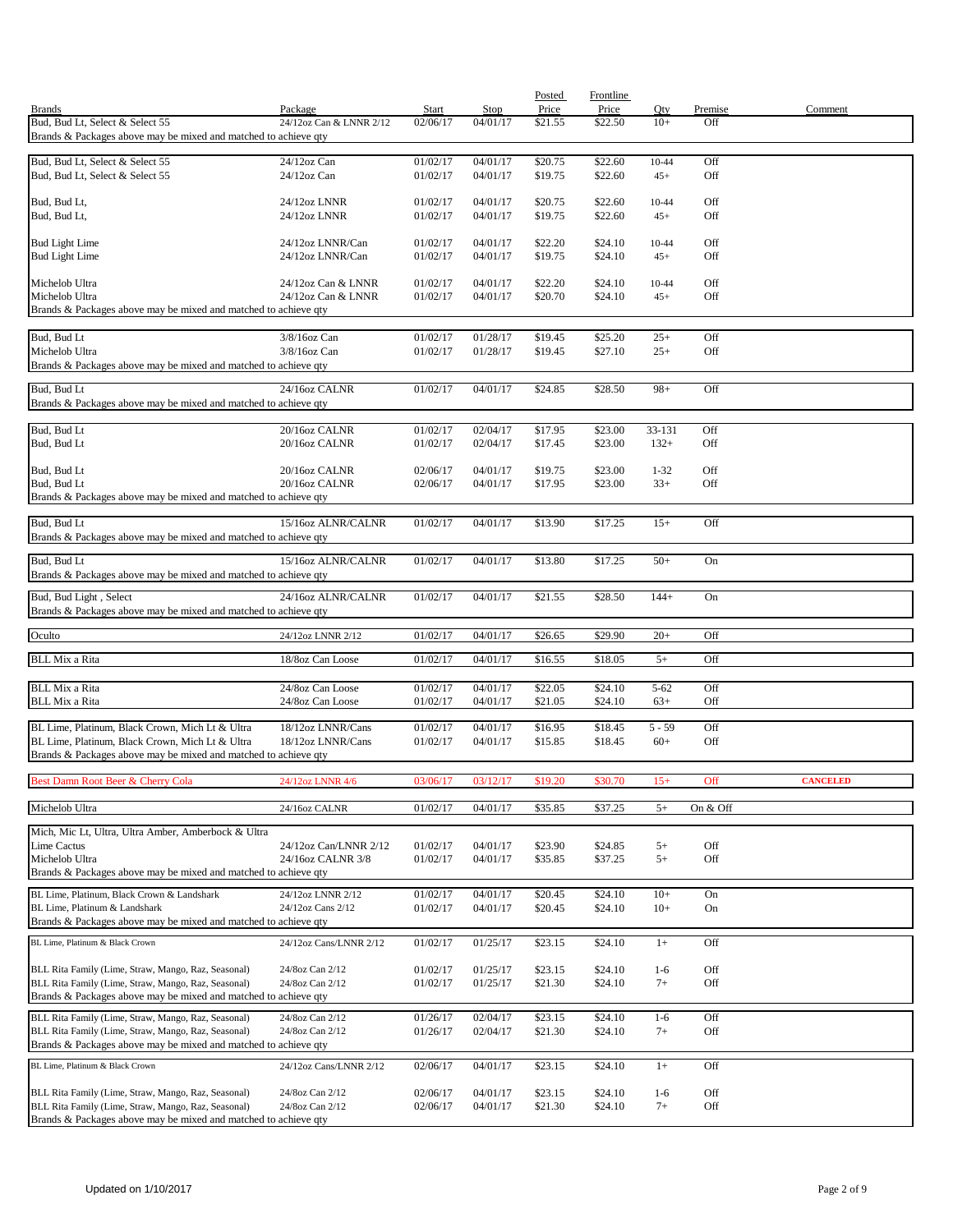|                                                                                           |                   |          |          | Posted  | <b>Frontline</b> |           |         |         |
|-------------------------------------------------------------------------------------------|-------------------|----------|----------|---------|------------------|-----------|---------|---------|
| <b>Brands</b>                                                                             | Package           | Start    | Stop     | Price   | Price            | Oty       | Premise | Comment |
| Busch, Busch Lt, Nat Lt, Nat Ice & Rolling Rock                                           | 24/12oz Can S/C   | 01/02/17 | 01/14/17 | \$15.35 | \$17.00          | $15+$     | Off     |         |
| Brands & Packages above may be mixed and matched to achieve qty                           |                   |          |          |         |                  |           |         |         |
| <b>Natty Daddy</b>                                                                        | 24/12oz Can S/C   | 01/02/17 | 01/14/17 | \$14.35 | \$16.10          | $5+$      | Off     |         |
|                                                                                           |                   |          |          |         |                  |           |         |         |
| Busch, Busch Lt, Nat Lt, Nat Ice & Rolling Rock                                           | 24/12oz Can S/C   | 01/16/17 | 04/29/17 | \$15.35 | \$17.00          | 15-76     | Off     |         |
| Busch, Busch Lt, Nat Lt, Nat Ice & Rolling Rock                                           | 24/12oz Can S/C   | 01/16/17 | 04/29/17 | \$13.80 | \$17.00          | $77+$     | Off     |         |
|                                                                                           |                   |          |          |         |                  |           |         |         |
| Natty Daddy                                                                               | 24/12oz Can S/C   | 01/16/17 | 04/29/17 | \$14.35 | \$16.10          | $5 - 76$  | Off     |         |
| Natty Daddy                                                                               | 24/12oz Can S/C   | 01/16/17 | 04/29/17 | \$13.80 | \$16.10          | $77+$     | Off     |         |
| Brands & Packages above may be mixed and matched to achieve qty                           |                   |          |          |         |                  |           |         |         |
| Busch, Busch Lt, Nat Lt, Nat Ice, Bud Ice, Rolling Rock                                   |                   |          |          |         |                  |           |         |         |
| & Busch Ice                                                                               | 18/12oz Cans/LNNR | 01/02/17 | 04/01/17 | \$9.35  | \$12.40          | $40+$     | Off     |         |
| Brands & Packages above may be mixed and matched to achieve qty                           |                   |          |          |         |                  |           |         |         |
|                                                                                           |                   |          |          |         |                  |           |         |         |
| Bud Ice, King Cobra, High Gravity, Natty Daddy &                                          |                   |          |          |         |                  |           |         |         |
| <b>Rolling Rock</b><br>Brands & Packages above may be mixed and matched to achieve qty    | 24/16oz Can 6/4   | 01/02/17 | 04/01/17 | \$15.95 | \$19.55          | $5+$      | Off     |         |
|                                                                                           |                   |          |          |         |                  |           |         |         |
| Shock Top & Shock Top Sampler                                                             | 24/12oz LNNR      | 01/02/17 | 04/01/17 | \$19.70 | \$27.75          | $56+$     | Off     |         |
| Brands & Packages above may be mixed and matched to achieve qty                           |                   |          |          |         |                  |           |         |         |
|                                                                                           |                   |          |          |         |                  |           |         |         |
| Shock Top & Shock Top Lemon                                                               | 15/12oz Can       | 01/02/17 | 04/01/17 | \$13.65 | \$15.25          | $50+$     | Off     |         |
| Brands & Packages above may be mixed and matched to achieve qty                           |                   |          |          |         |                  |           |         |         |
| Shock Top & Shock Top Lemon                                                               | 30/12oz Can 2/15  | 01/02/17 | 04/01/17 | \$25.70 | \$28.90          | $25+$     | Off     |         |
| Brands & Packages above may be mixed and matched to achieve qty                           |                   |          |          |         |                  |           |         |         |
|                                                                                           |                   |          |          |         |                  |           |         |         |
| Shock Top, Apple Wheat, Lemon, Pumpkin, Rasp, IPA, Winter                                 |                   |          |          |         |                  |           |         |         |
| Combo, Choc, Pretzel, Ginger<br>Shock Top, Apple Wheat, Lemon, Pumpkin, Rasp, IPA, Winter | 24/12oz LNNR 4/6  | 01/02/17 | 03/04/17 | \$26.10 | \$27.75          | $20 - 55$ | Off     |         |
| Combo, Choc, Pretzel, Ginger                                                              | 24/12oz LNNR 4/6  | 01/02/17 | 03/04/17 | \$25.10 | \$27.75          | 56-111    | Off     |         |
| Shock Top, Apple Wheat, Lemon, Pumpkin, Rasp, IPA, Winter                                 |                   |          |          |         |                  |           |         |         |
| Combo, Choc, Pretzel, Ginger                                                              | 24/12oz LNNR 4/6  | 01/02/17 | 03/04/17 | \$24.10 | \$27.75          | $112+$    | Off     |         |
| Brands & Packages above may be mixed and matched to achieve qty                           |                   |          |          |         |                  |           |         |         |
| Shock Top, Apple Wheat, Lemon, Pumpkin, Rasp, IPA, Winter                                 |                   |          |          |         |                  |           |         |         |
| Combo, Choc, Pretzel, Ginger                                                              | 24/12oz LNNR 4/6  | 03/06/17 | 03/11/17 | \$19.20 | \$27.75          | $20+$     | Off     |         |
| Shock Top, Apple Wheat, Lemon, Pumpkin, Rasp, IPA, Winter                                 |                   |          |          |         |                  |           |         |         |
| Combo, Choc, Pretzel, Ginger                                                              | 24/12oz LNNR 4/6  | 03/13/17 | 04/01/17 | \$26.10 | \$27.75          | $20 - 55$ | Off     |         |
| Shock Top, Apple Wheat, Lemon, Pumpkin, Rasp, IPA, Winter                                 |                   |          |          |         |                  |           |         |         |
| Combo, Choc, Pretzel, Ginger                                                              | 24/12oz LNNR 4/6  | 03/13/17 | 04/01/17 | \$25.10 | \$27.75          | 56-111    | Off     |         |
| Shock Top, Apple Wheat, Lemon, Pumpkin, Rasp, IPA, Winter<br>Combo, Choc, Pretzel, Ginger | 24/12oz LNNR 4/6  | 03/13/17 | 04/01/17 | \$24.10 | \$27.75          | $112+$    | Off     |         |
| Brands & Packages above may be mixed and matched to achieve qty                           |                   |          |          |         |                  |           |         |         |
| Wild Blue & Redbridge                                                                     | 24/12oz LNNR 4/6  | 01/02/17 | 04/01/17 | \$28.65 | \$29.35          | $28+$     | Off     |         |
| Brands & Packages above may be mixed and matched to achieve qty                           |                   |          |          |         |                  |           |         |         |
|                                                                                           |                   |          |          |         |                  |           |         |         |
| Kirin Ichiban & Kirin Light                                                               | 24/12oz LNNR 4/6  | 01/02/17 | 04/01/17 | \$23.50 | \$27.75          | $10+$     | Off     |         |
| Brands & Packages above may be mixed and matched to achieve qty                           |                   |          |          |         |                  |           |         |         |
|                                                                                           |                   |          |          |         |                  |           |         |         |
| Becks, Lt, Dark, Oktob, Sapphire, Becks NA, Bass & St                                     |                   |          |          |         |                  |           |         |         |
| Pauli Girl<br>Becks, Lt, Dark, Oktob, Sapphire, Becks NA, Bass & St                       | 24/12oz LNNR 4/6  | 01/02/17 | 04/01/17 | \$22.05 | \$24.55          | 56-111    | Off     |         |
| Pauli Girl                                                                                | 24/12oz LNNR 4/6  | 01/02/17 | 04/01/17 | \$19.80 | \$24.55          | $112+$    | Off     |         |
| Brands & Packages above may be mixed and matched to achieve qty                           |                   |          |          |         |                  |           |         |         |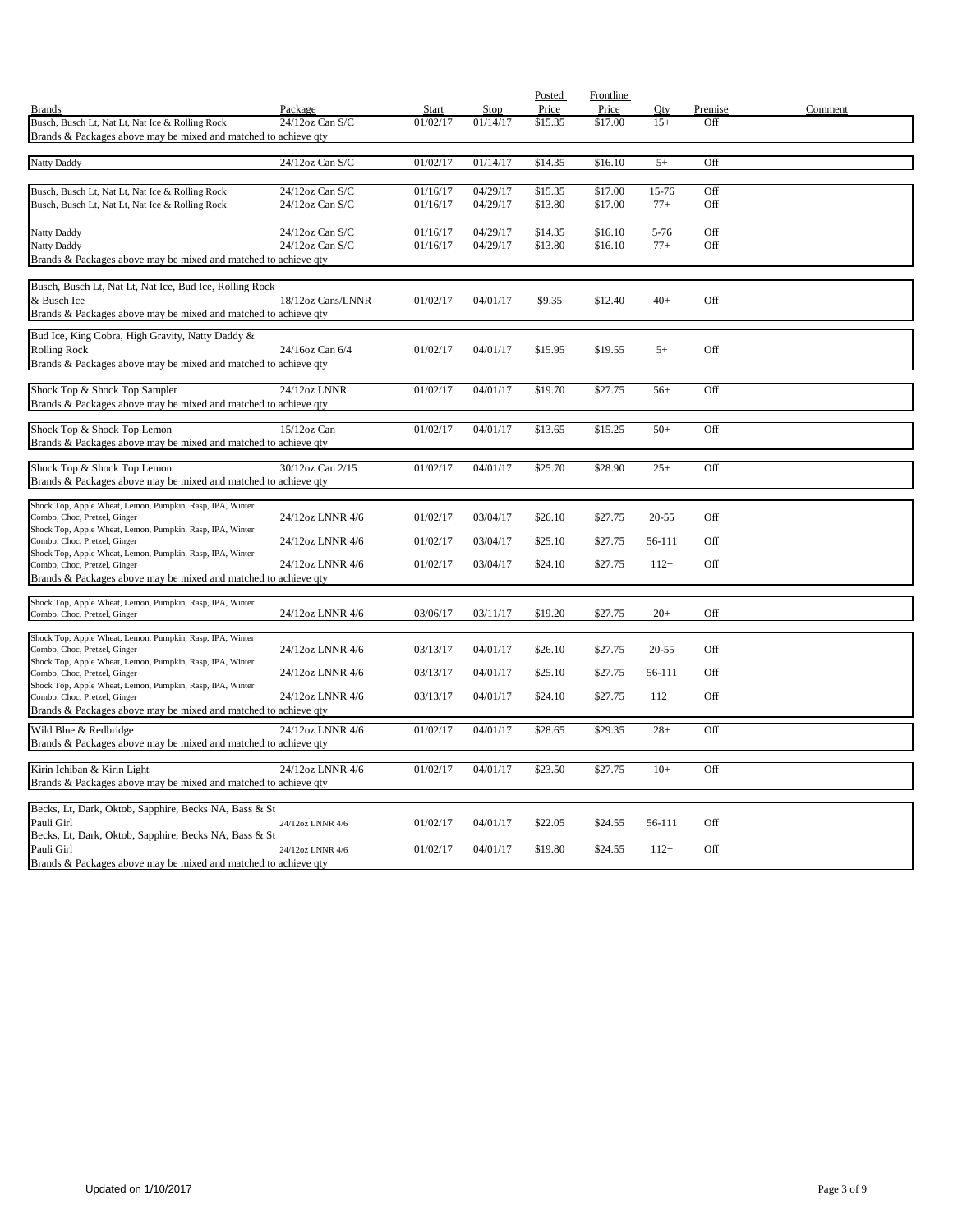| <b>Brands</b>                                                                   | Package                                        | <b>Start</b>         | Stop                 | Posted<br>Price    | <b>Frontline</b><br>Price | Qty              | Premise    | Comment                 |
|---------------------------------------------------------------------------------|------------------------------------------------|----------------------|----------------------|--------------------|---------------------------|------------------|------------|-------------------------|
| Becks, Light, Dark, Oktoberfest, Sapphire, St Pauli Girl                        |                                                |                      |                      |                    |                           |                  |            |                         |
| & Bass                                                                          | 24/12oz LNNR/CAN 2/12                          | 01/02/17             | 01/07/17             | \$20.35            | \$24.10                   | 56-111           | Off        |                         |
| Becks, Light, Dark, Oktoberfest, Sapphire, St Pauli Girl<br>& Bass              | 24/12oz LNNR/CAN 2/12                          | 01/02/17             | 01/07/17             | \$19.80            | \$24.10                   | $112+$           | Off        |                         |
|                                                                                 |                                                |                      |                      |                    |                           |                  |            |                         |
| Becks, Light, Dark, Oktoberfest, Sapphire, St Pauli Girl<br>& Bass              | 24/12oz LNNR/CAN 2/12                          | 01/09/17             | 01/14/17             | \$19.20            | \$24.10                   | $10+$            | Off        |                         |
| <b>Land Shark</b>                                                               | 24/12oz LNNR/CAN 2/12                          | 01/09/17             | 01/14/17             | \$19.20            | \$24.10                   | $10+$            | Off        |                         |
|                                                                                 |                                                |                      |                      |                    |                           |                  |            |                         |
| Becks, Light, Dark, Oktoberfest, Sapphire, St Pauli Girl<br>& Bass              | 24/12oz LNNR/CAN 2/12                          | 01/16/17             | 01/28/17             | \$20.35            | \$24.10                   | 56-111           | Off        |                         |
| Becks, Light, Dark, Oktoberfest, Sapphire, St Pauli Girl                        |                                                |                      |                      |                    |                           |                  |            |                         |
| & Bass                                                                          | 24/12oz LNNR/CAN 2/12                          | 01/16/17             | 01/28/17             | \$19.80            | \$24.10                   | $112+$           | Off        |                         |
| <b>Land Shark</b>                                                               | 24/12oz LNNR/CAN 2/12                          | 01/16/17             | 01/28/17             | \$22.15            | \$24.10                   | 56-111           | Off        |                         |
| <b>Land Shark</b>                                                               | 24/12oz LNNR/CAN 2/12                          | 01/16/17             | 01/28/17             | \$20.35            | \$24.10                   | $112+$           | Off        |                         |
| Becks, Light, Dark, Oktoberfest, Sapphire, St Pauli Girl                        |                                                |                      |                      |                    |                           |                  |            |                         |
| & Bass<br><b>Land Shark</b>                                                     | 24/12oz LNNR/CAN 2/12                          | 01/30/17             | 02/04/17             | \$19.20            | \$24.10                   | $10+$<br>$10+$   | Off<br>Off |                         |
|                                                                                 | 24/12oz LNNR/CAN 2/12                          | 01/30/17             | 02/04/17             | \$19.20            | \$24.10                   |                  |            |                         |
| Becks, Light, Dark, Oktoberfest, Sapphire, St Pauli Girl                        |                                                |                      |                      |                    |                           |                  |            |                         |
| & Bass<br>Becks, Light, Dark, Oktoberfest, Sapphire, St Pauli Girl              | 24/12oz LNNR/CAN 2/12                          | 02/06/17             | 02/18/17             | \$20.35            | \$24.10                   | 56-111           | Off        |                         |
| & Bass                                                                          | 24/12oz LNNR/CAN 2/12                          | 02/06/17             | 02/18/17             | \$19.80            | \$24.10                   | $112+$           | Off        | <b>STOP DATE CHANGE</b> |
| <b>Land Shark</b>                                                               | 24/12oz LNNR/CAN 2/12                          | 02/06/17             | 02/18/17             | \$22.15            | \$24.10                   | 56-111           | Off        |                         |
| <b>Land Shark</b>                                                               | 24/12oz LNNR/CAN 2/12                          | 02/06/17             | 02/18/17             | \$20.35            | \$24.10                   | $112+$           | Off        |                         |
| Becks, Light, Dark, Oktoberfest, Sapphire, St Pauli Girl                        |                                                |                      |                      |                    |                           |                  |            |                         |
| & Bass                                                                          | 24/12oz LNNR/CAN 2/12                          | 02/13/17             | 02/18/17             | \$19.20            | \$24.10                   | $10+$            | Off        | <b>CANCELED</b>         |
| <b>Land Shark</b>                                                               | 24/12oz LNNR/CAN 2/12                          | 02/13/17             | 02/18/17             | \$19.20            | \$24.10                   | $10+$            | Off        |                         |
| Becks, Light, Dark, Oktoberfest, Sapphire, St Pauli Girl                        |                                                |                      |                      |                    |                           |                  |            |                         |
| & Bass                                                                          | 24/12oz LNNR/CAN 2/12                          | 02/20/17             | 03/04/17             | \$20.35            | \$24.10                   | 56-111           | Off        |                         |
| Becks, Light, Dark, Oktoberfest, Sapphire, St Pauli Girl                        |                                                |                      |                      |                    |                           |                  |            |                         |
| & Bass                                                                          | 24/12oz LNNR/CAN 2/12                          | 02/20/17             | 03/04/17             | \$19.80            | \$24.10                   | $112+$           | Off        |                         |
| <b>Land Shark</b><br><b>Land Shark</b>                                          | 24/12oz LNNR/CAN 2/12<br>24/12oz LNNR/CAN 2/12 | 02/20/17<br>02/20/17 | 03/04/17<br>03/04/17 | \$22.15<br>\$20.35 | \$24.10<br>\$24.10        | 56-111<br>$112+$ | Off<br>Off |                         |
|                                                                                 |                                                |                      |                      |                    |                           |                  |            |                         |
| Becks, Light, Dark, Oktoberfest, Sapphire, St Pauli Girl                        |                                                |                      |                      |                    |                           |                  |            |                         |
| & Bass<br><b>Land Shark</b>                                                     | 24/12oz LNNR/CAN 2/12<br>24/12oz LNNR/CAN 2/12 | 03/06/17<br>03/06/17 | 03/11/17<br>03/11/17 | \$19.20<br>\$19.20 | \$24.10<br>\$24.10        | $10+$<br>$10+$   | Off<br>Off |                         |
|                                                                                 |                                                |                      |                      |                    |                           |                  |            |                         |
| Becks, Light, Dark, Oktoberfest, Sapphire, St Pauli Girl                        |                                                |                      |                      |                    |                           |                  |            |                         |
| & Bass<br>Becks, Light, Dark, Oktoberfest, Sapphire, St Pauli Girl              | 24/12oz LNNR/CAN 2/12                          | 03/13/17             | 04/15/17             | \$20.35            | \$24.10                   | 56-111           | Off        |                         |
| & Bass                                                                          | 24/12oz LNNR/CAN 2/12                          | 03/13/17             | 04/15/17             | \$19.80            | \$24.10                   | $112+$           | Off        |                         |
| <b>Land Shark</b>                                                               | 24/12oz LNNR/CAN 2/12                          | 03/13/17             | 04/15/17             | \$22.15            | \$24.10                   | 56-111           | Off        |                         |
| <b>Land Shark</b>                                                               | 24/12oz LNNR/CAN 2/12                          | 03/13/17             | 04/15/17             | \$20.35            | \$24.10                   | $112+$           | Off        |                         |
| Brands & Packages above may be mixed and matched to achieve qty                 |                                                |                      |                      |                    |                           |                  |            |                         |
|                                                                                 |                                                |                      |                      |                    |                           |                  |            |                         |
| Beck's, Sapphire, Black Crown, BL Lime, Platinum,                               |                                                |                      |                      |                    |                           |                  |            |                         |
| Michelob Ultra & Landshark<br>Beck's, Sapphire, Black Crown, BL Lime, Platinum, | 24/16oz CAN 6/4                                | 01/02/17             | 02/04/17             | \$25.75            | \$28.00                   | $1 - 2$          | Off        |                         |
| Michelob Ultra & Landshark                                                      | 24/16oz CAN 6/4                                | 01/02/17             | 02/04/17             | \$24.90            | \$28.00                   | $3+$             | Off        |                         |
|                                                                                 |                                                |                      |                      |                    |                           |                  |            |                         |
| Shock Top, Apple, Lemon, Pumpkin, Shockolate &                                  |                                                |                      |                      |                    |                           |                  |            |                         |
| <b>Twisted Pretzel</b><br>Shock Top, Apple, Lemon, Pumpkin, Shockolate &        | 24/16oz CAN 6/4                                | 01/02/17             | 02/04/17             | \$29.80            | \$33.50                   | $1 - 2$          | Off        |                         |
| <b>Twisted Pretzel</b>                                                          | 24/16oz CAN 6/4                                | 01/02/17             | 02/04/17             | \$24.90            | \$33.50                   | $3+$             | Off        |                         |
| Johnny Appleseed, Goose 312, IPA, Green Line & Four                             |                                                |                      |                      |                    |                           |                  |            |                         |
| <b>Star Pilsner</b>                                                             | 24/16oz CAN 6/4                                | 01/02/17             | 02/04/17             | \$29.80            | \$31.95                   | $1 - 2$          | Off        | <b>STOP DATE CHANGE</b> |
| Johnny Appleseed, Goose 312, IPA, Green Line & Four                             |                                                |                      |                      |                    |                           |                  |            |                         |
| <b>Star Pilsner</b>                                                             | 24/16oz CAN 6/4                                | 01/02/17             | 02/04/17             | \$24.90            | \$31.95                   | $3+$             | Off        |                         |
| Bud Chelada, Bud Lt Chelada                                                     | 24/16oz Can 6/4                                | 01/02/17             | 02/04/17             | \$29.80            | \$33.50                   | $1+$             | Off        |                         |
|                                                                                 |                                                |                      |                      |                    |                           |                  |            |                         |
| Lime a Rita & Straw ber Rita Splash                                             | 24/16oz CAN 4/6                                | 01/02/17             | 02/04/17             | \$29.80            | \$37.50                   | $1+$             | Off        |                         |
| BD Root Beer & Cherry Cola                                                      | 24/16oz CAN 4/6                                | 01/02/17             | 02/04/17             | \$29.80            | \$37.50                   | $1+$             | Off        |                         |
|                                                                                 |                                                |                      |                      |                    |                           |                  |            |                         |
| BL Lime Rita Family & Oculto                                                    | 24/16oz CAN 6/4                                | 01/02/17             | 02/04/17             | \$29.80            | \$37.50                   | $1+$             | Off        |                         |
| Brands & Packages above may be mixed and matched to achieve qty                 |                                                |                      |                      |                    |                           |                  |            |                         |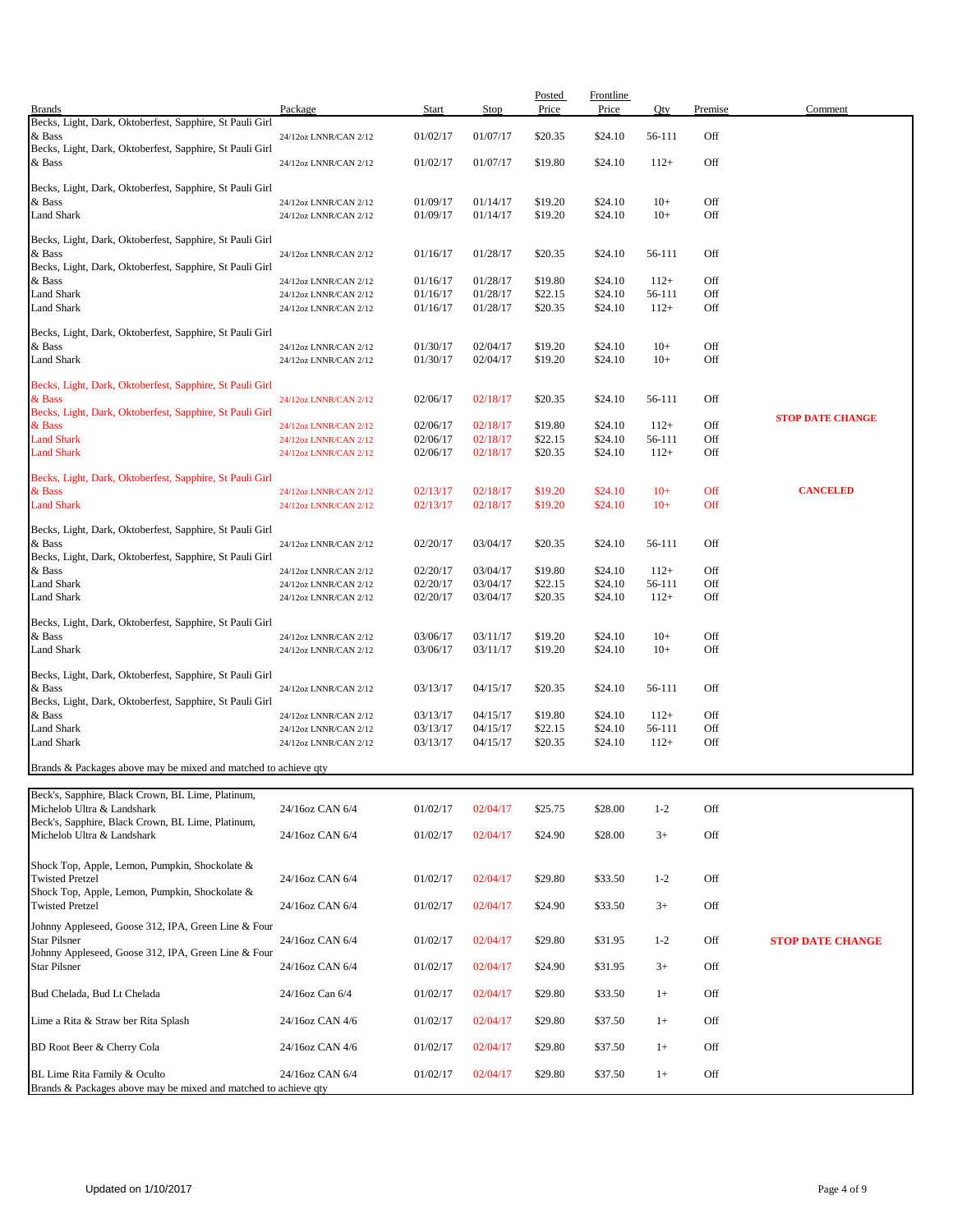| <b>Brands</b>                                                                                                        | Package              | <b>Start</b> | Stop     | Posted<br>Price | <b>Frontline</b><br>Price | Qty       | Premise | Comment    |
|----------------------------------------------------------------------------------------------------------------------|----------------------|--------------|----------|-----------------|---------------------------|-----------|---------|------------|
| Beck's, Sapphire, Black Crown, BL Lime, Platinum,<br>Michelob Ultra & Landshark                                      | 24/16oz CAN 6/4      | 02/06/17     | 04/01/17 | \$25.75         | \$28.00                   | $1 - 2$   | Off     |            |
| Beck's, Sapphire, Black Crown, BL Lime, Platinum,                                                                    |                      |              |          |                 |                           |           |         |            |
| Michelob Ultra & Landshark                                                                                           | 24/16oz CAN 6/4      | 02/06/17     | 04/01/17 | \$24.90         | \$28.00                   | $3+$      | Off     |            |
| Shock Top, Apple, Lemon, Pumpkin, Shockolate &                                                                       |                      |              |          |                 |                           |           |         |            |
| <b>Twisted Pretzel</b><br>Shock Top, Apple, Lemon, Pumpkin, Shockolate &                                             | 24/16oz CAN 6/4      | 02/06/17     | 04/01/17 | \$29.80         | \$33.50                   | $1 - 2$   | Off     |            |
| <b>Twisted Pretzel</b>                                                                                               | 24/16oz CAN 6/4      | 02/06/17     | 04/01/17 | \$24.90         | \$33.50                   | $3+$      | Off     |            |
| Johnny Appleseed, Goose 312, IPA, Green Line & Four                                                                  |                      |              |          |                 |                           |           |         | <b>NEW</b> |
| Star Pilsner<br>Johnny Appleseed, Goose 312, IPA, Green Line & Four                                                  | 24/16oz CAN 6/4      | 02/06/17     | 04/01/17 | \$29.80         | \$31.95                   | $1 - 2$   | Off     |            |
| <b>Star Pilsner</b>                                                                                                  | 24/16oz CAN 6/4      | 02/06/17     | 04/01/17 | \$24.90         | \$31.95                   | $3+$      | Off     |            |
| Bud Chelada, Bud Lt Chelada                                                                                          | 24/16oz Can 6/4      | 02/06/17     | 04/01/17 | \$29.80         | \$33.50                   | $1+$      | Off     |            |
| Lime a Rita & Straw ber Rita Splash                                                                                  | 24/16oz CAN 4/6      | 02/06/17     | 04/01/17 | \$29.80         | \$37.50                   | $1+$      | Off     |            |
| BL Lime Rita Family & Oculto                                                                                         | 24/16oz CAN 6/4      | 02/06/17     | 04/01/17 | \$29.80         | \$37.50                   | $1+$      | Off     |            |
| Brands & Packages above may be mixed and matched to achieve qty                                                      |                      |              |          |                 |                           |           |         |            |
| <b>Boddington's Pub</b>                                                                                              | 24/16oz CAN 6/4      | 01/02/17     | 04/01/17 | \$39.15         | \$41.75                   | $72+$     | Off     |            |
| BP Blueberry, Oktoberfest, Pumpkin, Summer, Winter, Spring,                                                          |                      |              |          |                 |                           |           |         |            |
| Toasted Lager, Hoptical Illusion & Mosaic Session IPA                                                                | 24/12oz LNNR 4/6     | 01/02/17     | 01/28/17 | \$27.70         | \$30.90                   | $25 - 55$ | Off     |            |
| BP Blueberry, Oktoberfest, Pumpkin, Summer, Winter, Spring,                                                          |                      |              |          |                 |                           |           |         |            |
| Toasted Lager, Hoptical Illusion & Mosaic Session IPA                                                                | 24/12oz LNNR 4/6     | 01/02/17     | 01/28/17 | \$26.70         | \$30.90                   | $56+$     | Off     |            |
| Goose 312, 312 Pale Ale, Honkers, IPA, Winter, Summer, Harvest                                                       |                      |              |          |                 |                           |           |         |            |
| Ale, Sixth Day, Endless IPA, Rambler IPA, Oktob, Preseason, 10<br>Hills Pale Ale, Four Star, Green Line & Appleseed  | 24/12oz LNNR/Can 4/6 | 01/02/17     | 01/28/17 | \$27.70         | \$30.90                   | $25 - 55$ | Off     |            |
| Goose 312, 312 Pale Ale, Honkers, IPA, Winter, Summer, Harvest                                                       |                      |              |          |                 |                           |           |         |            |
| Ale, Sixth Day, Endless IPA, Rambler IPA, Oktob, Preseason, 10                                                       |                      |              |          |                 |                           |           |         |            |
| Hills Pale Ale, Four Star, Green Line & Appleseed<br>Brands & Packages above may be mixed and matched to achieve qty | 24/12oz LNNR/Can 4/6 | 01/02/17     | 01/28/17 | \$26.70         | \$30.90                   | $56+$     | Off     |            |
|                                                                                                                      |                      |              |          |                 |                           |           |         |            |
| BP Blueberry, Oktoberfest, Pumpkin, Summer, Winter, Spring,<br>Toasted Lager, Hoptical Illusion & Mosaic Session IPA | 24/12oz LNNR 4/6     | 01/30/17     | 02/15/17 | \$19.20         | \$30.90                   | $10+$     | Off     |            |
|                                                                                                                      |                      |              |          |                 |                           |           |         |            |
| Goose 312, 312 Pale Ale, Honkers, IPA, Winter, Summer, Harvest                                                       |                      |              |          |                 |                           |           |         |            |
| Ale, Sixth Day, Endless IPA, Rambler IPA, Oktob, Preseason, 10<br>Hills Pale Ale, Four Star, Green Line & Appleseed  | 24/12oz LNNR/Can 4/6 | 01/30/17     | 02/15/17 | \$27.70         | \$30.90                   | $25 - 55$ | Off     |            |
| Goose 312, 312 Pale Ale, Honkers, IPA, Winter, Summer, Harvest                                                       |                      |              |          |                 |                           |           |         |            |
| Ale, Sixth Day, Endless IPA, Rambler IPA, Oktob, Preseason, 10<br>Hills Pale Ale, Four Star, Green Line & Appleseed  | 24/12oz LNNR/Can 4/6 | 01/30/17     | 02/15/17 | \$26.70         | \$30.90                   | $56+$     | Off     |            |
| Brands & Packages above may be mixed and matched to achieve qty                                                      |                      |              |          |                 |                           |           |         |            |
| BP Blueberry, Oktoberfest, Pumpkin, Summer, Winter, Spring,                                                          |                      |              |          |                 |                           |           |         |            |
| Toasted Lager, Hoptical Illusion & Mosaic Session IPA                                                                | 24/12oz LNNR 4/6     | 02/16/17     | 03/11/17 | \$27.70         | \$30.90                   | $25 - 55$ | Off     |            |
| BP Blueberry, Oktoberfest, Pumpkin, Summer, Winter, Spring,                                                          |                      |              |          |                 |                           |           |         |            |
| Toasted Lager, Hoptical Illusion & Mosaic Session IPA                                                                | 24/12oz LNNR 4/6     | 02/16/17     | 03/11/17 | \$26.70         | \$30.90                   | $56+$     | Off     |            |
| Goose 312, 312 Pale Ale, Honkers, IPA, Winter, Summer, Harvest                                                       |                      |              |          |                 |                           |           |         |            |
| Ale, Sixth Day, Endless IPA, Rambler IPA, Oktob, Preseason, 10<br>Hills Pale Ale, Four Star, Green Line & Appleseed  | 24/12oz LNNR/Can 4/6 | 02/16/17     | 03/11/17 | \$27.70         | \$30.90                   | $25 - 55$ | Off     |            |
| Goose 312, 312 Pale Ale, Honkers, IPA, Winter, Summer, Harvest                                                       |                      |              |          |                 |                           |           |         |            |
| Ale, Sixth Day, Endless IPA, Rambler IPA, Oktob, Preseason, 10                                                       |                      |              |          |                 |                           |           |         |            |
| Hills Pale Ale, Four Star, Green Line & Appleseed<br>Brands & Packages above may be mixed and matched to achieve qty | 24/12oz LNNR/Can 4/6 | 02/16/17     | 03/11/17 | \$26.70         | \$30.90                   | $56+$     | Off     |            |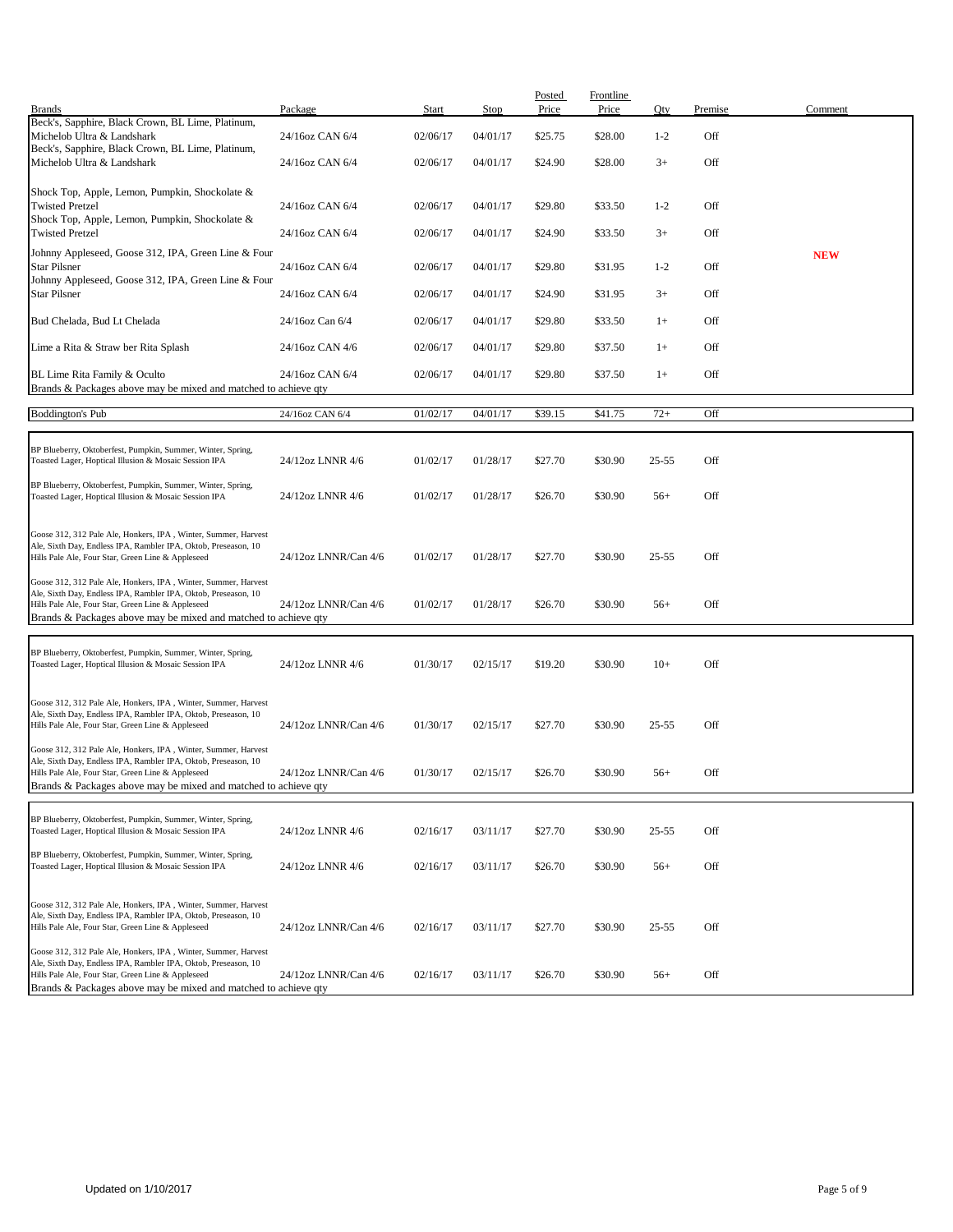| <b>Brands</b>                                                                                                                                                                                                                                                                                   | Package                                         | Start                | Stop                 | Posted<br>Price    | <b>Frontline</b><br>Price | Qty               | Premise    | Comment                 |
|-------------------------------------------------------------------------------------------------------------------------------------------------------------------------------------------------------------------------------------------------------------------------------------------------|-------------------------------------------------|----------------------|----------------------|--------------------|---------------------------|-------------------|------------|-------------------------|
|                                                                                                                                                                                                                                                                                                 |                                                 |                      |                      |                    |                           |                   |            |                         |
| BP Blueberry, Oktoberfest, Pumpkin, Summer, Winter, Spring,<br>Toasted Lager, Hoptical Illusion & Mosaic Session IPA                                                                                                                                                                            | 24/12oz LNNR 4/6                                | 03/13/17             | 03/19/17             | \$27.70            | \$30.90                   | $25 - 55$         | Off        |                         |
| BP Blueberry, Oktoberfest, Pumpkin, Summer, Winter, Spring,<br>Toasted Lager, Hoptical Illusion & Mosaic Session IPA                                                                                                                                                                            | 24/12oz LNNR 4/6                                | 03/13/17             | 03/19/17             | \$26.70            | \$30.90                   | $56+$             | Off        |                         |
| Goose 312, 312 Pale Ale, Honkers, IPA, Winter, Summer, Harvest<br>Ale, Sixth Day, Endless IPA, Rambler IPA, Oktob, Preseason, 10<br>Hills Pale Ale, Four Star, Green Line & Appleseed<br>Brands & Packages above may be mixed and matched to achieve qty                                        | 24/12oz LNNR/Can 4/6                            | 03/13/17             | 03/19/17             | \$19.20            | \$30.90                   | $10+$             | Off        |                         |
|                                                                                                                                                                                                                                                                                                 |                                                 |                      |                      |                    |                           |                   |            |                         |
| BP Blueberry, Oktoberfest, Pumpkin, Summer, Winter, Spring,<br>Toasted Lager, Hoptical Illusion & Mosaic Session IPA                                                                                                                                                                            | 24/12oz LNNR 4/6                                | 03/20/17             | 07/01/17             | \$27.70            | \$30.90                   | $25 - 55$         | Off        |                         |
| BP Blueberry, Oktoberfest, Pumpkin, Summer, Winter, Spring,<br>Toasted Lager, Hoptical Illusion & Mosaic Session IPA                                                                                                                                                                            | 24/12oz LNNR 4/6                                | 03/20/17             | 07/01/17             | \$26.70            | \$30.90                   | $56+$             | Off        |                         |
| Goose 312, 312 Pale Ale, Honkers, IPA, Winter, Summer, Harvest<br>Ale, Sixth Day, Endless IPA, Rambler IPA, Oktob, Preseason, 10<br>Hills Pale Ale, Four Star, Green Line & Appleseed                                                                                                           | 24/12oz LNNR/Can 4/6                            | 03/20/17             | 07/01/17             | \$27.70            | \$30.90                   | $25 - 55$         | Off        |                         |
| Goose 312, 312 Pale Ale, Honkers, IPA, Winter, Summer, Harvest<br>Ale, Sixth Day, Endless IPA, Rambler IPA, Oktob, Preseason, 10<br>Hills Pale Ale, Four Star, Green Line & Appleseed<br>Brands & Packages above may be mixed and matched to achieve qty                                        | 24/12oz LNNR/Can 4/6                            | 03/20/17             | 07/01/17             | \$26.70            | \$30.90                   | $56+$             | Off        |                         |
| Shock Top, Wheat IPA, Lemon, Pumpkin, Variety, Apple, Winter,<br>Honey Bourbon, Choc, Pretzel & Ginger                                                                                                                                                                                          | 24/12oz LNNR/Can 2/12                           | 01/02/17             | 01/21/17             | \$24.60            | \$27.75                   | 14-55             | Off        |                         |
| Shock Top, Wheat IPA, Lemon, Pumpkin, Variety, Apple, Winter,<br>Honey Bourbon, Choc, Pretzel & Ginger                                                                                                                                                                                          | 24/12oz LNNR/Can 2/12                           | 01/02/17             | 01/21/17             | \$23.60            | \$27.75                   | 56-111            | Off        |                         |
| Shock Top, Wheat IPA, Lemon, Pumpkin, Variety, Apple, Winter,                                                                                                                                                                                                                                   |                                                 |                      |                      |                    |                           |                   |            |                         |
| Honey Bourbon, Choc, Pretzel & Ginger                                                                                                                                                                                                                                                           | 24/12oz LNNR/Can 2/12                           | 01/02/17             | 01/21/17             | \$22.60            | \$27.75                   | $112+$            | Off        |                         |
| Goose 312, 312 Pale, Honkers, IPA, Winter, Summer, Fall, Harvest<br>Ale, Endless IPA, Winter, Four Star, Green Line, Preseason &<br><b>Johnny Appleseed</b><br>Goose 312, 312 Pale, Honkers, IPA, Winter, Summer, Fall, Harvest<br>Ale, Endless IPA, Winter, Four Star, Green Line, Preseason & | 24/12oz LNNR/CN 2/12                            | 01/02/17             | 01/21/17             | \$26.25            | \$29.65                   | 14-55             | Off        | <b>STOP DATE CHANGE</b> |
| <b>Johnny Appleseed</b>                                                                                                                                                                                                                                                                         | 24/12oz LNNR/CN 2/12                            | 01/02/17             | 01/21/17             | \$25.25            | \$29.65                   | $56+$             | Off        |                         |
| Stella, Stella Cidre, Hoegaarden, Belgian Sampler                                                                                                                                                                                                                                               | 24/11.2oz LNNR/Can 2/12 &<br>20/14.9oz Can 2/12 | 01/02/17             | 01/21/17             | \$27.50            | \$33.30                   | 14-199            | Off        |                         |
| Stella, Stella Cidre, Hoegaarden, Belgian Sampler<br>Brands & Packages above may be mixed and matched to achieve qty                                                                                                                                                                            | 24/11.2oz LNNR/Can 2/12 &<br>20/14.9oz Can 2/12 | 01/02/17             | 01/21/17             | \$26.50            | \$33.30                   | $200+$            | Off        |                         |
|                                                                                                                                                                                                                                                                                                 |                                                 |                      |                      |                    |                           |                   |            |                         |
| Shock Top, Wheat IPA, Lemon, Pumpkin, Variety, Apple, Winter,<br>Honey Bourbon, Choc, Pretzel & Ginger                                                                                                                                                                                          | 24/12oz LNNR/Can 2/12                           | 01/02/17             | 01/21/17             | \$24.60            | \$27.75                   | 14-55             | Off        |                         |
| Shock Top, Wheat IPA, Lemon, Pumpkin, Variety, Apple, Winter,<br>Honey Bourbon, Choc, Pretzel & Ginger                                                                                                                                                                                          | 24/12oz LNNR/Can 2/12                           | 01/02/17             | 01/21/17             | \$23.60            | \$27.75                   | 56-111            | Off        |                         |
| Shock Top, Wheat IPA, Lemon, Pumpkin, Variety, Apple, Winter,<br>Honey Bourbon, Choc, Pretzel & Ginger                                                                                                                                                                                          | 24/12oz LNNR/Can 2/12                           | 01/02/17             | 01/21/17             | \$22.60            | \$27.75                   | $112+$            | Off        |                         |
| Goose 312, 312 Pale, Honkers, IPA, Winter, Summer, Fall, Harvest<br>Ale, Endless IPA, Winter, Four Star, Green Line, Preseason &                                                                                                                                                                |                                                 |                      |                      |                    |                           |                   |            | <b>NEW</b>              |
| Johnny Appleseed<br>Goose 312, 312 Pale, Honkers, IPA, Winter, Summer, Fall, Harvest                                                                                                                                                                                                            | 24/12oz LNNR/CN 2/12                            | 01/02/17             | 01/21/17             | \$26.25            | \$29.65                   | 14-55             | Off        |                         |
| Ale, Endless IPA, Winter, Four Star, Green Line, Preseason &<br>Johnny Appleseed<br>Brands & Packages above may be mixed and matched to achieve gty                                                                                                                                             | 24/12oz LNNR/CN 2/12                            | 01/02/17             | 01/21/17             | \$25.25            | \$29.65                   | $56+$             | Off        |                         |
|                                                                                                                                                                                                                                                                                                 |                                                 |                      |                      |                    |                           |                   |            |                         |
| Goose Seasonal Sampler                                                                                                                                                                                                                                                                          | 24/12oz Can                                     | 01/02/17             | 04/01/17             | \$25.45            | \$28.85                   | 14-55             | Off        |                         |
| Goose Seasonal Sampler<br>Brands & Packages above may be mixed and matched to achieve qty                                                                                                                                                                                                       | 24/12oz Can                                     | 01/02/17             | 04/01/17             | \$24.45            | \$28.85                   | $56+$             | Off        |                         |
|                                                                                                                                                                                                                                                                                                 |                                                 |                      |                      |                    |                           |                   |            |                         |
| Goose Seasonal Sampler<br>Goose Seasonal Sampler                                                                                                                                                                                                                                                | 24/12oz LNNR<br>24/12oz LNNR                    | 01/02/17<br>01/02/17 | 04/01/17<br>04/01/17 | \$26.80<br>\$25.50 | \$28.85<br>\$28.85        | $10-55$<br>56-111 | Off<br>Off |                         |
| Goose Seasonal Sampler                                                                                                                                                                                                                                                                          | 24/12oz LNNR                                    | 01/02/17             | 04/01/17             | \$24.50            | \$28.85                   | $112+$            | Off        |                         |
| Brands & Packages above may be mixed and matched to achieve qty                                                                                                                                                                                                                                 |                                                 |                      |                      |                    |                           |                   |            |                         |
| Stella Artois                                                                                                                                                                                                                                                                                   | 20/9.6oz LNR                                    | 01/02/17             | 04/01/17             | \$19.90            | \$21.95                   | $3+$              | Off        |                         |
| Stella Artois, Cidre, Hoegaarden, Leffe Blonde/Brown                                                                                                                                                                                                                                            | 24/11.2oz LNNR/Can 4/6                          | 01/02/17             | 01/21/17             | \$26.75            | \$32.55                   | 72-111            | Off        |                         |
| Stella Artois, Cidre, Hoegaarden, Leffe Blonde/Brown<br>Brands & Packages above may be mixed and matched to achieve qty                                                                                                                                                                         | 24/11.2oz LNNR/Can 4/6                          | 01/02/17             | 01/21/17             | \$25.75            | \$32.55                   | $112+$            | Off        | <b>STOP DATE CHANGE</b> |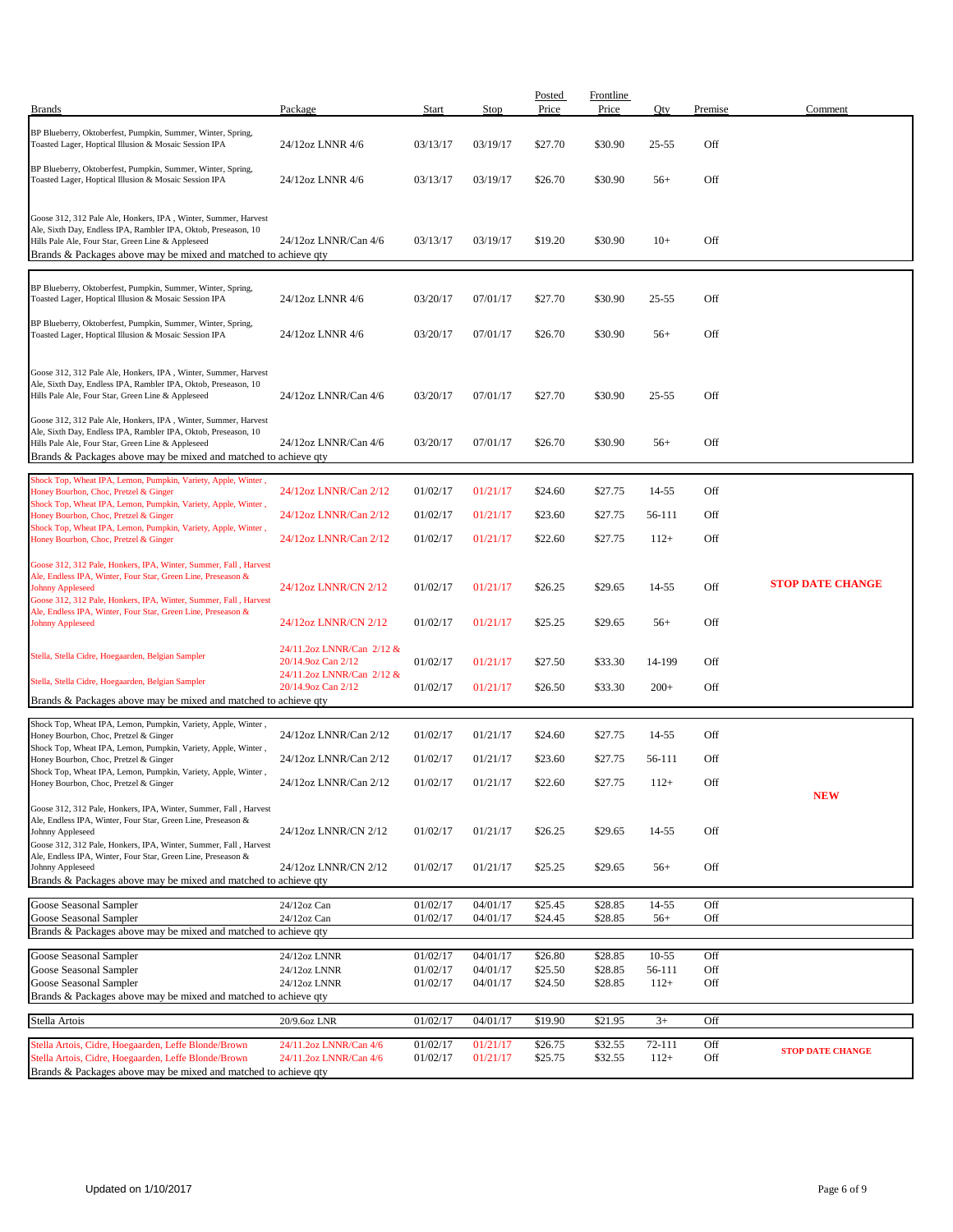|                                                                                          |                           |          |          | Posted  | <b>Frontline</b> |           |          |                         |
|------------------------------------------------------------------------------------------|---------------------------|----------|----------|---------|------------------|-----------|----------|-------------------------|
| <b>Brands</b>                                                                            | Package                   | Start    | Stop     | Price   | Price            | Qty       | Premise  | Comment                 |
| Stella Artois, Cidre, Hoegaarden, Leffe Blonde/Brown                                     | 24/11.2oz LNNR 4/6        | 01/23/17 | 02/04/17 | \$26.40 | \$32.55          | 56-111    | Off      |                         |
| Stella Artois, Cidre, Hoegaarden, Leffe Blonde/Brown                                     | 24/11.2oz LNNR 4/6        | 01/23/17 | 02/04/17 | \$25.75 | \$32.55          | 112-215   | Off      |                         |
| Stella Artois, Cidre, Hoegaarden, Leffe Blonde/Brown                                     | 24/11.2oz LNNR 4/6        | 01/23/17 | 02/04/17 | \$24.46 | \$32.55          | $216+$    | Off      |                         |
|                                                                                          |                           |          |          |         |                  |           |          |                         |
|                                                                                          | 24/11.2oz LNNR/Can 2/12 & |          |          |         |                  |           |          |                         |
| Stella, Stella Cidre, Hoegaarden, Belgian Sampler                                        | 20/14.9oz Can 2/12        | 01/23/17 | 02/04/17 | \$30.30 | \$33.30          | $1 - 4$   | Off      | <b>NEW</b>              |
|                                                                                          | 24/11.2oz LNNR/Can 2/12 & |          |          |         |                  |           |          |                         |
| Stella, Stella Cidre, Hoegaarden, Belgian Sampler                                        | 20/14.9oz Can 2/12        | 01/23/17 | 02/04/17 | \$27.00 | \$33.30          | $5 - 55$  | Off      |                         |
|                                                                                          | 24/11.2oz LNNR/Can 2/12 & |          |          |         |                  |           |          |                         |
| Stella, Stella Cidre, Hoegaarden, Belgian Sampler                                        | 20/14.9oz Can 2/12        | 01/23/17 | 02/04/17 | \$26.40 | \$33.30          | 56-111    | Off      |                         |
|                                                                                          | 24/11.2oz LNNR/Can 2/12 & |          |          |         |                  |           |          |                         |
| Stella, Stella Cidre, Hoegaarden, Belgian Sampler                                        | 20/14.9oz Can 2/12        | 01/23/17 | 02/04/17 | \$25.75 | \$33.30          | $112+$    | Off      |                         |
| Brands & Packages above may be mixed and matched to achieve qty                          |                           |          |          |         |                  |           |          |                         |
|                                                                                          |                           |          |          |         |                  |           |          |                         |
| Stella Artois, Cidre, Hoegaarden, Leffe Blonde/Brown                                     | 24/11.2oz LNNR 4/6        | 02/06/17 | 02/11/17 | \$30.10 | \$32.55          | $15 - 55$ | Off      |                         |
| Stella Artois, Cidre, Hoegaarden, Leffe Blonde/Brown                                     | 24/11.2oz LNNR 4/6        | 02/06/17 | 02/11/17 | \$26.40 | \$32.55          | 56-111    | Off      |                         |
| Stella Artois, Cidre, Hoegaarden, Leffe Blonde/Brown                                     | 24/11.2oz LNNR 4/6        | 02/06/17 | 02/11/17 | \$25.75 | \$32.55          | $112+$    | Off      |                         |
|                                                                                          |                           |          |          |         |                  |           |          |                         |
|                                                                                          | 24/11.2oz LNNR/Can 2/12 & |          |          |         |                  |           |          |                         |
| Stella, Stella Cidre, Hoegaarden, Belgian Sampler                                        | 20/14.9oz Can 2/12        | 02/06/17 | 02/11/17 | \$30.30 | \$33.30          | $1 - 4$   | Off      | <b>NEW</b>              |
|                                                                                          | 24/11.2oz LNNR/Can 2/12 & |          |          |         |                  |           |          |                         |
| Stella, Stella Cidre, Hoegaarden, Belgian Sampler                                        | 20/14.9oz Can 2/12        | 02/06/17 | 02/11/17 | \$27.00 | \$33.30          | $5 - 55$  | Off      |                         |
|                                                                                          | 24/11.2oz LNNR/Can 2/12 & |          |          |         |                  |           |          |                         |
| Stella, Stella Cidre, Hoegaarden, Belgian Sampler                                        | 20/14.9oz Can 2/12        | 02/06/17 | 02/11/17 | \$26.40 | \$33.30          | 56-111    | Off      |                         |
|                                                                                          | 24/11.2oz LNNR/Can 2/12 & |          |          |         |                  |           |          |                         |
| Stella, Stella Cidre, Hoegaarden, Belgian Sampler                                        | 20/14.9oz Can 2/12        | 02/06/17 | 02/11/17 | \$25.75 | \$33.30          | $112+$    | Off      |                         |
| Brands & Packages above may be mixed and matched to achieve qty                          |                           |          |          |         |                  |           |          |                         |
|                                                                                          |                           |          |          |         |                  |           |          |                         |
| Stella Artois, Cidre, Hoegaarden, Leffe Blonde/Brown                                     | 24/11.2oz LNNR 4/6        | 02/13/17 | 04/01/17 | \$26.40 | \$32.55          | 56-111    | Off      |                         |
| Stella Artois, Cidre, Hoegaarden, Leffe Blonde/Brown                                     | 24/11.2oz LNNR 4/6        | 02/13/17 | 04/01/17 | \$25.75 | \$32.55          | 112-215   | Off      |                         |
| Stella Artois, Cidre, Hoegaarden, Leffe Blonde/Brown                                     | 24/11.2oz LNNR 4/6        | 02/13/17 | 04/01/17 | \$24.46 | \$32.55          | $216+$    | Off      |                         |
|                                                                                          |                           |          |          |         |                  |           |          |                         |
|                                                                                          | 24/11.2oz LNNR/Can 2/12 & |          |          |         |                  |           |          |                         |
| Stella, Stella Cidre, Hoegaarden, Belgian Sampler                                        | 20/14.9oz Can 2/12        | 02/13/17 | 04/01/17 | \$30.30 | \$33.30          | $1 - 4$   | Off      |                         |
|                                                                                          |                           |          |          |         |                  |           |          | <b>NEW</b>              |
|                                                                                          | 24/11.2oz LNNR/Can 2/12 & |          |          |         |                  |           | Off      |                         |
| Stella, Stella Cidre, Hoegaarden, Belgian Sampler                                        | 20/14.9oz Can 2/12        | 02/13/17 | 04/01/17 | \$27.00 | \$33.30          | $5 - 55$  |          |                         |
|                                                                                          | 24/11.2oz LNNR/Can 2/12 & |          |          |         |                  |           |          |                         |
| Stella, Stella Cidre, Hoegaarden, Belgian Sampler                                        | 20/14.9oz Can 2/12        | 02/13/17 | 04/01/17 | \$26.40 | \$33.30          | 56-111    | Off      |                         |
|                                                                                          | 24/11.2oz LNNR/Can 2/12 & |          |          |         |                  |           |          |                         |
| Stella, Stella Cidre, Hoegaarden, Belgian Sampler                                        | 20/14.9oz Can 2/12        | 02/13/17 | 04/01/17 | \$25.75 | \$33.30          | $112+$    | Off      |                         |
| Brands & Packages above may be mixed and matched to achieve qty                          |                           |          |          |         |                  |           |          |                         |
| Kona Longboard, Fire Rock, Pipeline, Wailua Wheat, Koko Brown,                           |                           |          |          |         |                  |           |          |                         |
| Castaway, Big Wave, Lemongrass & Lavaman                                                 | 24/12oz LNNR 4/6          | 01/02/17 | 02/11/17 | \$25.56 | \$28.76          | 15-24     | On & Off |                         |
| Kona Longboard, Fire Rock, Pipeline, Wailua Wheat, Koko Brown,                           |                           |          |          |         |                  |           |          | <b>STOP DATE CHANGE</b> |
| Castaway, Big Wave, Lemongrass & Lavaman                                                 | 24/12oz LNNR 4/6          | 01/02/17 | 02/11/17 | \$23.56 | \$28.76          | $25+$     | On & Off |                         |
|                                                                                          |                           |          |          |         |                  |           |          |                         |
|                                                                                          |                           |          |          |         |                  |           |          |                         |
| Kona Longboard, Fire Rock, Pipeline, Wailua Wheat, Koko Brown,                           |                           |          |          |         |                  |           |          |                         |
| Castaway, Big Wave, Lemongrass & Lavaman                                                 | 24/12oz LNNR 4/6          | 02/27/17 | 04/01/17 | \$25.56 | \$28.76          | $15+$     | On & Off |                         |
|                                                                                          |                           |          |          |         |                  |           |          |                         |
| Brands & Packages above may be mixed and matched to achieve qty                          |                           |          |          |         |                  |           |          |                         |
|                                                                                          |                           |          |          |         |                  |           |          |                         |
| Kona Longboard, Castaway, Variety & Big Wave                                             | 2/12/12 LNNR & Can        | 01/09/17 | 01/28/17 | \$23.98 | \$27.18          | $25+$     | On & Off |                         |
| Brands & Packages above may be mixed and matched to achieve qty                          |                           |          |          |         |                  |           |          |                         |
|                                                                                          |                           |          |          |         |                  |           |          |                         |
| Redhook ESB, IPA, Pilsner, Audible & Seasonal                                            | 24/12oz LNNR 4/6          | 01/30/17 | 02/25/17 | \$23.97 | \$27.17          | $15+$     | Off      |                         |
| Brands & Packages above may be mixed and matched to achieve qty                          |                           |          |          |         |                  |           |          |                         |
|                                                                                          |                           |          |          |         |                  |           |          |                         |
| Widmer Hefeweizen, Drop Top Amber Ale, Drifter Pale Ale, Rotator                         |                           |          |          |         |                  |           |          |                         |
| IPA, Upheaval, Alchemy & BRRR                                                            | 24/12oz LNNR 4/6          | 01/30/17 | 02/25/17 | \$28.80 | \$32.00          | $15+$     | Off      |                         |
| Brands & Packages above may be mixed and matched to achieve qty                          |                           |          |          |         |                  |           |          |                         |
|                                                                                          |                           |          |          |         |                  |           |          |                         |
| Widmer Omission IPA, Lager & Pale Ale                                                    | 24/12oz LNNR 4/6          | 01/30/17 | 04/29/17 | \$28.80 | \$32.00          | $25+$     | Off      |                         |
| Brands & Packages above may be mixed and matched to achieve qty                          |                           |          |          |         |                  |           |          |                         |
| SweetWater 420, IPA & Tacklebox                                                          |                           |          |          |         |                  |           |          |                         |
|                                                                                          | 24/12oz LNNR/Can 2/12     | 1/2/17   | 12/30/17 | \$27.00 | \$29.15          | $5+$      | Off      |                         |
| Brands & Packages above may be mixed and matched to achieve qty                          |                           |          |          |         |                  |           |          |                         |
|                                                                                          |                           |          |          |         |                  |           |          |                         |
| SweetWater 420, IPA                                                                      | 24/16oz Can 6/4           | 1/2/17   | 12/30/17 | \$28.50 | \$33.45          | $2+$      | Off      |                         |
| Brands & Packages above may be mixed and matched to achieve qty                          |                           |          |          |         |                  |           |          |                         |
|                                                                                          |                           |          |          |         |                  |           |          |                         |
| 3 Daughters Beach Blonde, Rod Bender, Stern Line, Blonde                                 |                           |          |          |         |                  |           |          |                         |
| Coffee & Bimini Twist                                                                    | 24/12oz Can 4/6           | 1/1/17   | 1/28/17  | \$26.95 | \$30.00          | $50+$     | Off      |                         |
|                                                                                          |                           |          |          |         |                  |           |          |                         |
| 3 Daughters Beach Blonde, Rod Bender, Stern Line, Blonde                                 |                           |          |          |         |                  |           |          |                         |
| Coffee & Bimini Twist<br>Brands & Packages above may be mixed and matched to achieve qty | 24/12oz Can 4/6           | 1/30/17  | 2/25/17  | \$28.00 | \$30.00          | $3+$      | Off      |                         |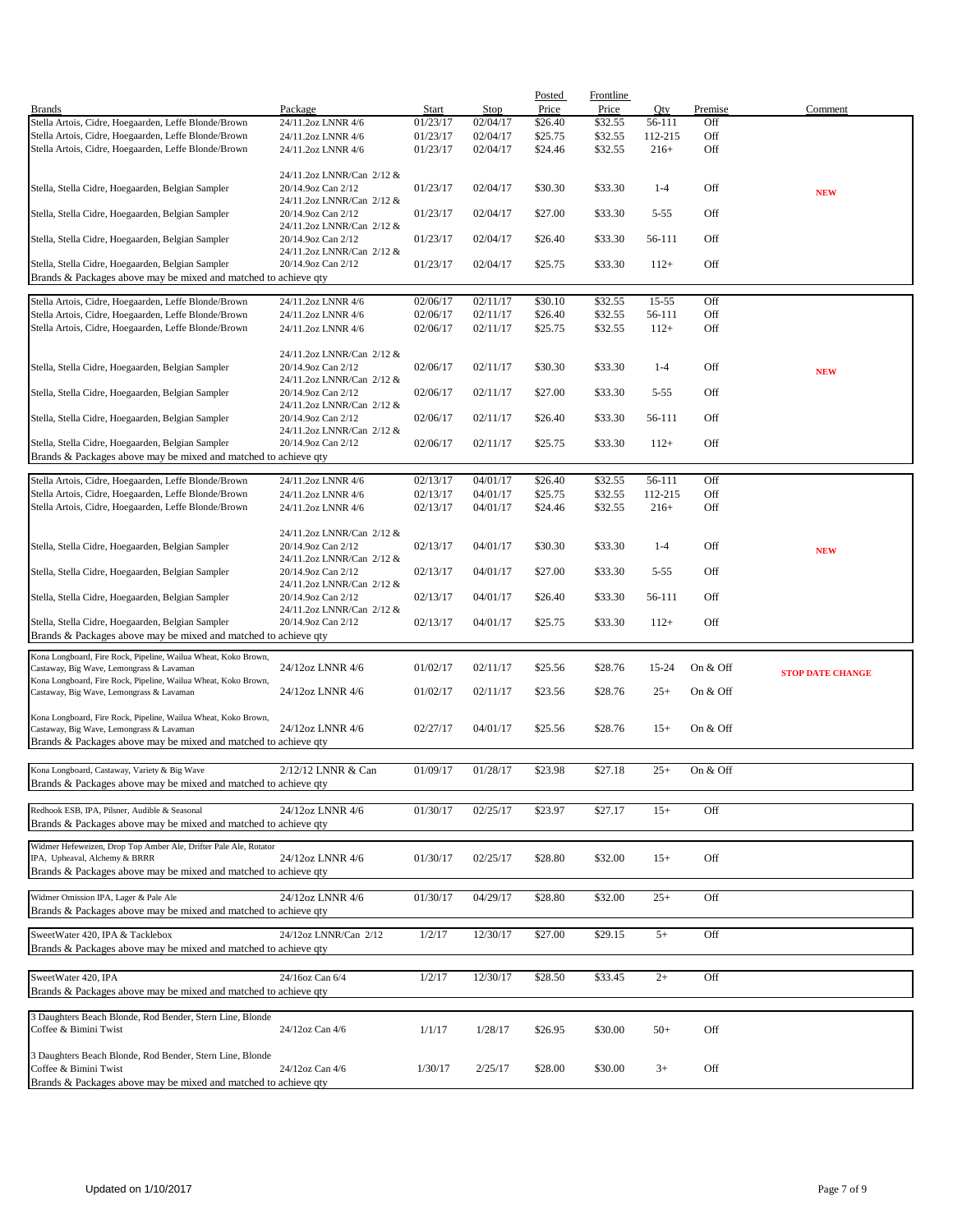| <b>Brands</b>                                                                                                                                                                                                                                                                                 | Package              | <b>Start</b> | Stop     | Posted<br>Price | Frontline<br>Price | Oty   | Premise | Comment |
|-----------------------------------------------------------------------------------------------------------------------------------------------------------------------------------------------------------------------------------------------------------------------------------------------|----------------------|--------------|----------|-----------------|--------------------|-------|---------|---------|
| Seagram's Variety                                                                                                                                                                                                                                                                             | 24/12oz Can/LNR 2/12 | 01/02/17     | 03/31/17 | \$18.00         | \$18.90            | $10+$ | Off     |         |
| Brands & Packages above may be mixed and matched to achieve qty                                                                                                                                                                                                                               |                      |              |          |                 |                    |       |         |         |
|                                                                                                                                                                                                                                                                                               |                      |              |          |                 |                    |       |         |         |
| Seagrams Family (Wild Berries, Strawberry Daiquiri, Peach Fuzzy Navel,<br>Classic Lime Margarita, Calypso Colada, Black Cherry Fizz, Bahama Mama,<br>Jamaican Me Happy, Lime Melonade, Pink Punch, Sangria, Mango, Mimosa,<br>Raspberry Lemonade, Watermelon Splash, Blackberry Breezer, Kiwi |                      |              |          |                 |                    |       | Off     |         |
| Strawberry, Aloha Tini, Apple Pomegranate, Orange Swirl & Pink Pineapple) 24/12oz LNNR 6/4<br>Brands & Packages above may be mixed and matched to achieve qty                                                                                                                                 |                      | 01/02/17     | 03/31/17 | \$19.16         | \$23.94            | $10+$ |         |         |
|                                                                                                                                                                                                                                                                                               |                      |              |          |                 |                    |       |         |         |
| Big Storm Arcus IPA, Helicity & Wavemaker                                                                                                                                                                                                                                                     | $4/6/12$ oz CAN      | 1/2/17       | 1/28/17  | \$28.00         | \$30.30            | $15+$ | Off     |         |
| Big Storm Arcus IPA, Helicity & Wavemaker                                                                                                                                                                                                                                                     | $4/6/12$ oz CAN      | 2/20/17      | 3/25/17  | \$28.00         | \$30.30            | $15+$ | Off     |         |
| Big Storm Arcus IPA, Helicity & Wavemaker                                                                                                                                                                                                                                                     | $4/6/12$ oz CAN      | 4/17/17      | 5/13/17  | \$28.00         | \$30.30            | $15+$ | Off     |         |
| Big Storm Arcus IPA, Helicity & Wavemaker                                                                                                                                                                                                                                                     | $4/6/12$ oz CAN      | 6/5/17       | 6/24/17  | \$28.00         | \$30.30            | $15+$ | Off     |         |
| Big Storm Arcus IPA, Helicity & Wavemaker                                                                                                                                                                                                                                                     | $4/6/12$ oz CAN      | 7/17/17      | 8/19/17  | \$28.00         | \$30.30            | $15+$ | Off     |         |
| Big Storm Arcus IPA, Helicity & Wavemaker                                                                                                                                                                                                                                                     | $4/6/12$ oz CAN      | 9/11/17      | 10/14/17 | \$28.00         | \$30.30            | $15+$ | Off     |         |
| Big Storm Arcus IPA, Helicity & Wavemaker                                                                                                                                                                                                                                                     | $4/6/12$ oz CAN      | 11/6/17      | 12/9/17  | \$28.00         | \$30.30            | $15+$ | Off     |         |
| Brands & Packages above may be mixed and matched to achieve qty                                                                                                                                                                                                                               |                      |              |          |                 |                    |       |         |         |
| Big Storm Dunder & Blixem                                                                                                                                                                                                                                                                     | $6/4/16$ oz CAN      | 10/30/17     | 12/30/17 | \$40.95         | \$44.95            | $3+$  | Off     |         |
| Woodchuck Amber                                                                                                                                                                                                                                                                               | 12/22oz NR           | 2/1/16       | 3/31/17  | \$32.92         | \$35.43            | $3+$  | Off     |         |